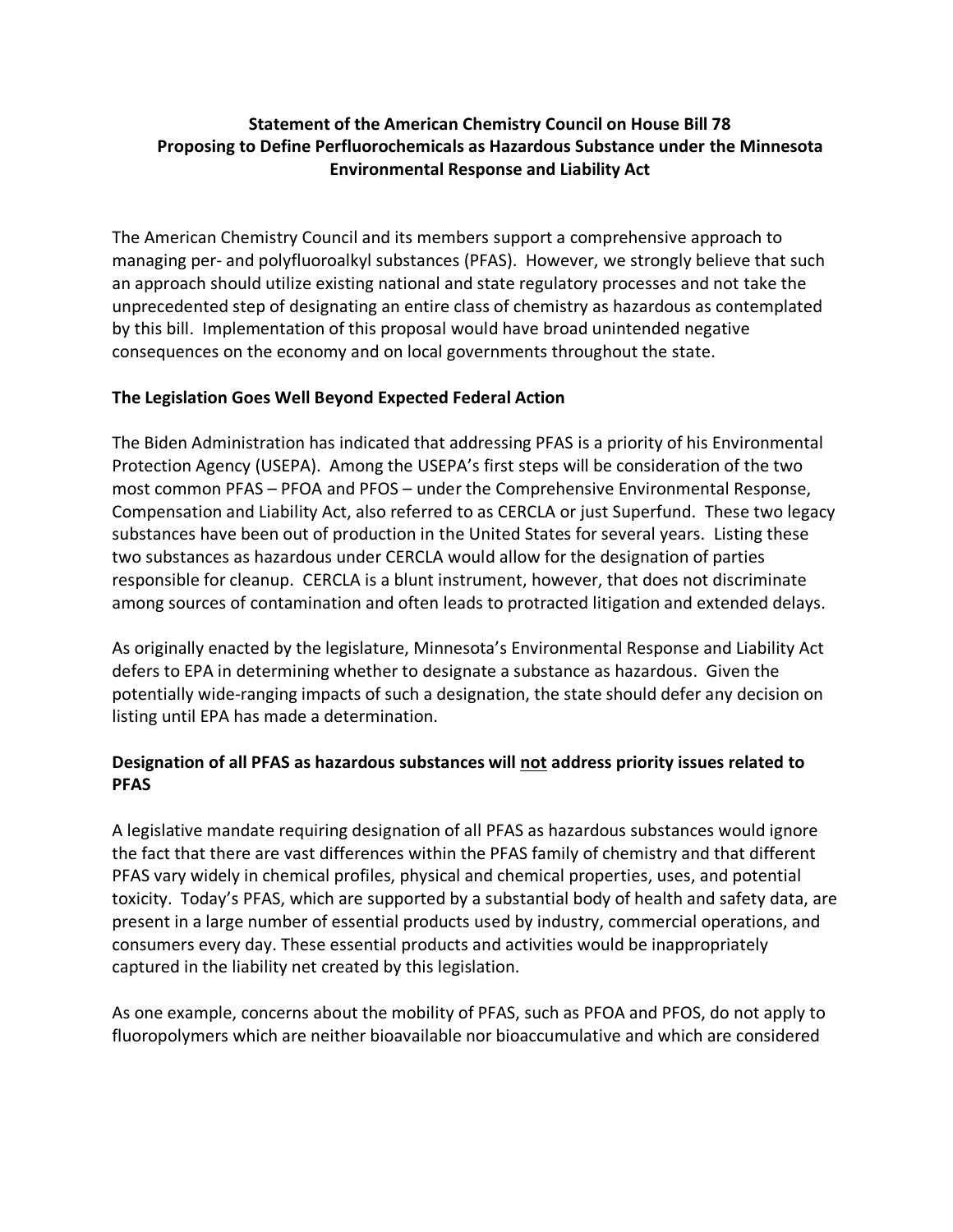ACC Statement on HF 78 February 3, 2021 Page 2

"polymers of low concern" that do not present a significant concern to human health or the environment.<sup>1</sup>

As noted, assigning liability for contamination is often a protracted process that can take years to resolve. The prospect for significant delays would be exacerbated considerably by the addition of hundreds – perhaps thousands – of substances. Current activities within the state's Pollution Control Agency and Department of Health provide a more effective approach to addressing priority PFAS issues than that contemplated by this legislation.

# **CERCLA Designation will not result in timely action and, in fact, will likely create a significant delay in any clean-up or remediation priorities**

PFOS, PFOA, and other legacy PFAS were in use for decades. A hazardous designation for these substances would lead to cleanup liability at many sites and for many entities not previously swept into the potentially onerous liability created by a hazardous designation. Moreover, it could lead to the "re-opening" of thousands of sites that have previously completed remediation. Any facility that manufactured or used products that contained PFAS could be a potential source of release of those materials to the environment. In addition, any third-party location where such products were sent for disposal could be a potential source of release of PFAS to the environment and therefore a potential source of liability.

The reality is that given the nature and scope of liability, entities often end up engaging in drawn out litigation over whether they are responsible parties. This can result in years-long delay of actual remediation efforts.

## **CERCLA Designation will have a significant socio-economic impact**

The strong fluorine-carbon bond allow PFAS to provide products with strength, durability, stability, and resilience. These properties are critical to the reliable and safe function of a broad range of products that are important for industry and consumers. PFAS play a vital role in everything from designing automobiles with lower emissions and improved safety, reliability and fuel-efficiency to manufacturing semiconductors, solar panels and high performance electronics. Multiple other industries depend on high-performance PFAS including aerospace, alternative energy (solar), healthcare, building and construction, electronics, chemicals and pharmaceuticals, oil and gas, and outdoor apparel and equipment, just to name a few. Right now, PFAS are being used to support COVID-19 testing equipment and to provide lifesaving protection in medical garments – both uses that are helping save lives around the world in the midst of this pandemic. PFAS are vital to enabling our lives in the 21st century.

<sup>1</sup> Henry BJ *et al*. A critical review of the application of polymer of low concern and regulatory criteria to fluoropolymers. *Integ Environ Assess Manag* 14(3):316-334 (2018)[. Open Access.](https://setac.onlinelibrary.wiley.com/doi/10.1002/ieam.4035)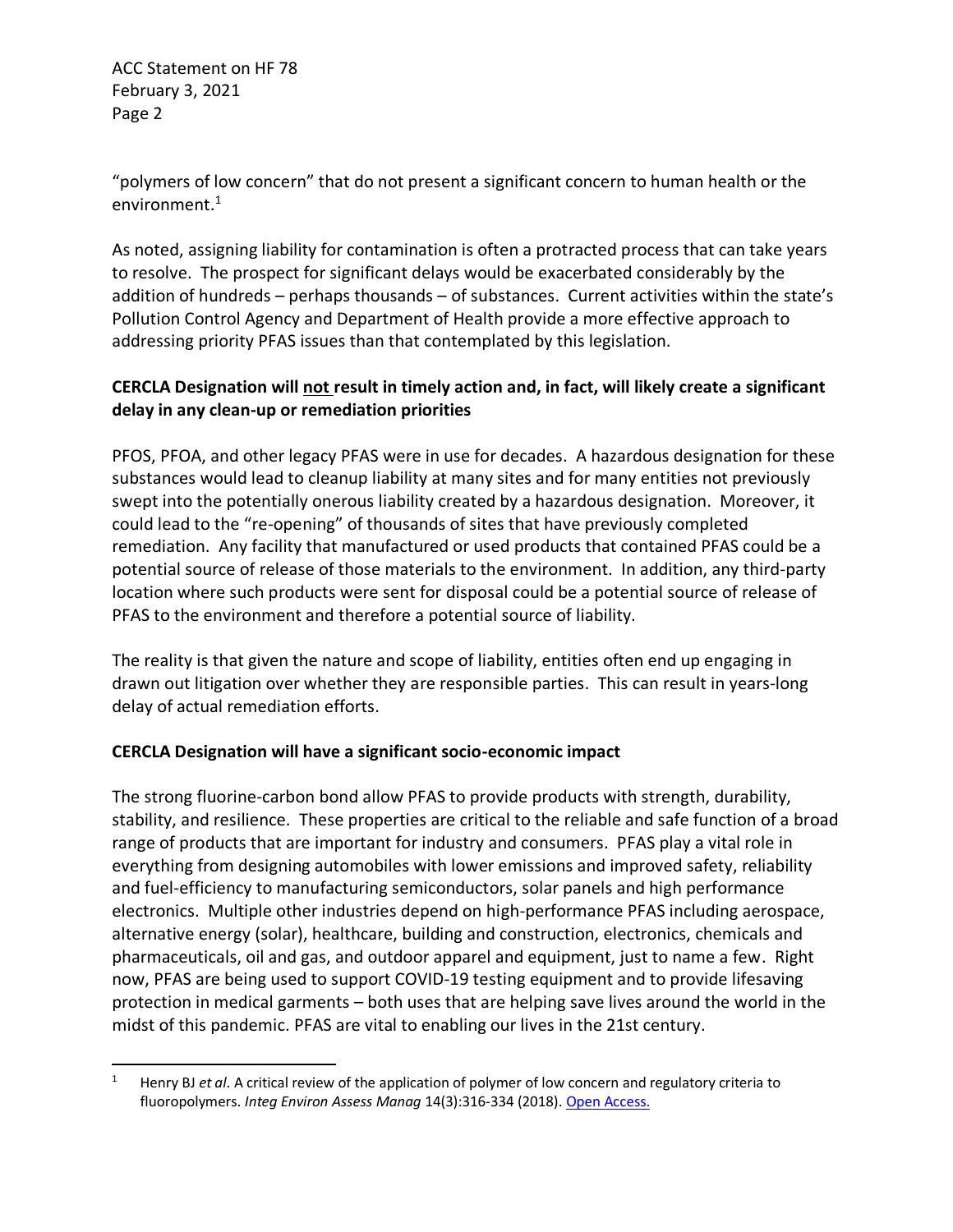ACC Statement on HF 78 February 3, 2021 Page 3

The Environmental Response and Liability Act does not distinguish between the potential source of the substance designated as hazardous – whether it comes from industrial, commercial, municipal or household source. Whether the substance is a consumer product, a manufacturing byproduct, or an element of a waste stream is irrelevant. Quantity or concentration is not a factor either.

Typically, the lower the cleanup standard that is required, the higher the cost of cleanup. Therefore, if EPA or the state promulgate very low standards that apply to all PFAS or multiple PFAS, the budgetary impacts on both private and governmental entities (and the concomitant impacts on prices and taxes) could be huge.

Increased attention on less obvious potentially responsible parties also would result should the legislature enact this proposal. For example, parties pulled into litigation may include not only the original manufacturers and disposal sites but also wastewater treatment plants producing biosolids that may contain PFAS, organizations recycling carpets that may be treated with PFAS, transportation companies, medical device manufacturers, food packaging manufacturers, and others.

A designation as hazardous could also impact basic services like financial lending. Lenders have a safe harbor under the law but may be concerned about potential liability associated with properties and facilities that are used to secure loans. Designating all PFAS as hazardous likely will discourage lenders from providing loans to entities with facilities that handle PFAS containing products or wastes, further extending the negative socio-economic impacts.

## **Designation will also impact critical public entities and local governments**

Once a substance is designated as hazardous, the law makes no distinction as to the source of the material. As a consequence, enactment of HF 78 will impact a wide variety of parties not contemplated by the bill's sponsors. These could include:

- Industries making or recycling electronics, wire and cable insulation, other electrical insulation products, medical devices, various kinds of paints and coatings, stain- and water-repellent clothing, carpets, and other textiles, paper food packaging, cookware, polishes, waxes and various cleaning products;
- Publicly-owned facilities that used products containing PFAS, such as airports, fire stations, and fire training facilities;
- Municipal facilities that handled wastes and wastewaters containing traces of PFAS, such as publicly operated treatment works (POTWs) and the waters into which they discharged;